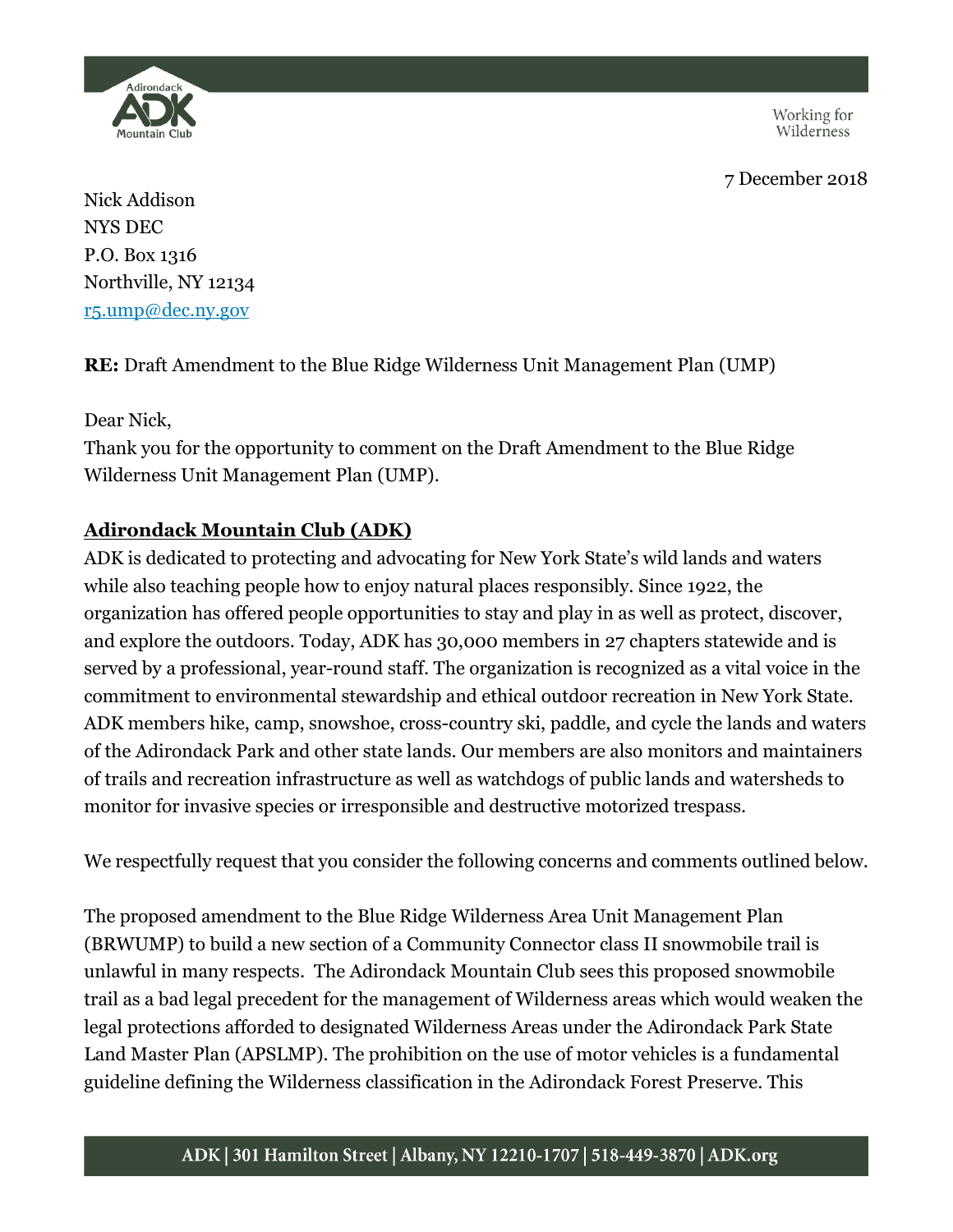proposal would also violate the APSLMP by permitting the use of bicycles in the Blue Ridge Wilderness Area.

There is no listing of "snowmobile trail" in the list of allowable Structures and Improvements in Wilderness Area under the provisions of the APSLMP and snowmobile trails are a nonconforming use in Wilderness Areas. The APSLMP states on page 26, "No new roads, snowmobile or administrative roads will be allowed." Public use of any motor vehicles, motorized equipment and aircraft is expressly prohibited in any Wilderness Area.

This proposed snowmobile trail is predicated solely on the following provision of the APSLMP:

## **Boundary structures and improvements and boundary marking**

1. Where a wilderness boundary abuts a public highway, the Department of Environmental Conservation will be permitted, in conformity with a duly adopted unit management plan, to locate within 500 feet from a public highway right-of way, on a site-specific basis, trailheads, parking areas, fishing and waterway access sites, picnic areas, ranger stations or other facilities for peripheral control of public use, and, in limited instances, snowmobile trails. (APSLMP, p 27)

Although the 2016 Adirondack State Land Master Plan (APSLMP) allows for snowmobile use in a 500 foot buffer (see above) as is proposed in this amendment of the Blue Ridge Wilderness UMP, the APSLMP clearly indicates that this allowance is "in limited instances" as opposed to a general rule.

The essence of this proposal is to build a new community connector class II snowmobile trail that is 3 miles long and 9-12 feet wide (and graded like a road) entirely built within the 500 feet from a public highway right-of way. The 500 foot rule was intended to solve snowmobile trail routing issues in "very limited instances" (Peter Paine personal communication 12/7/18). We contend that this 3 mile linear road certainly does not meet the definition of a "limited instance."

The Draft UMP Amendment contains no State Environmental Quality Review Act (SEQR) review of any kind. Due to the environmental constraints on the proposed trail route and the proposed cutting of potential hundreds or thousands of trees, this proposal will have a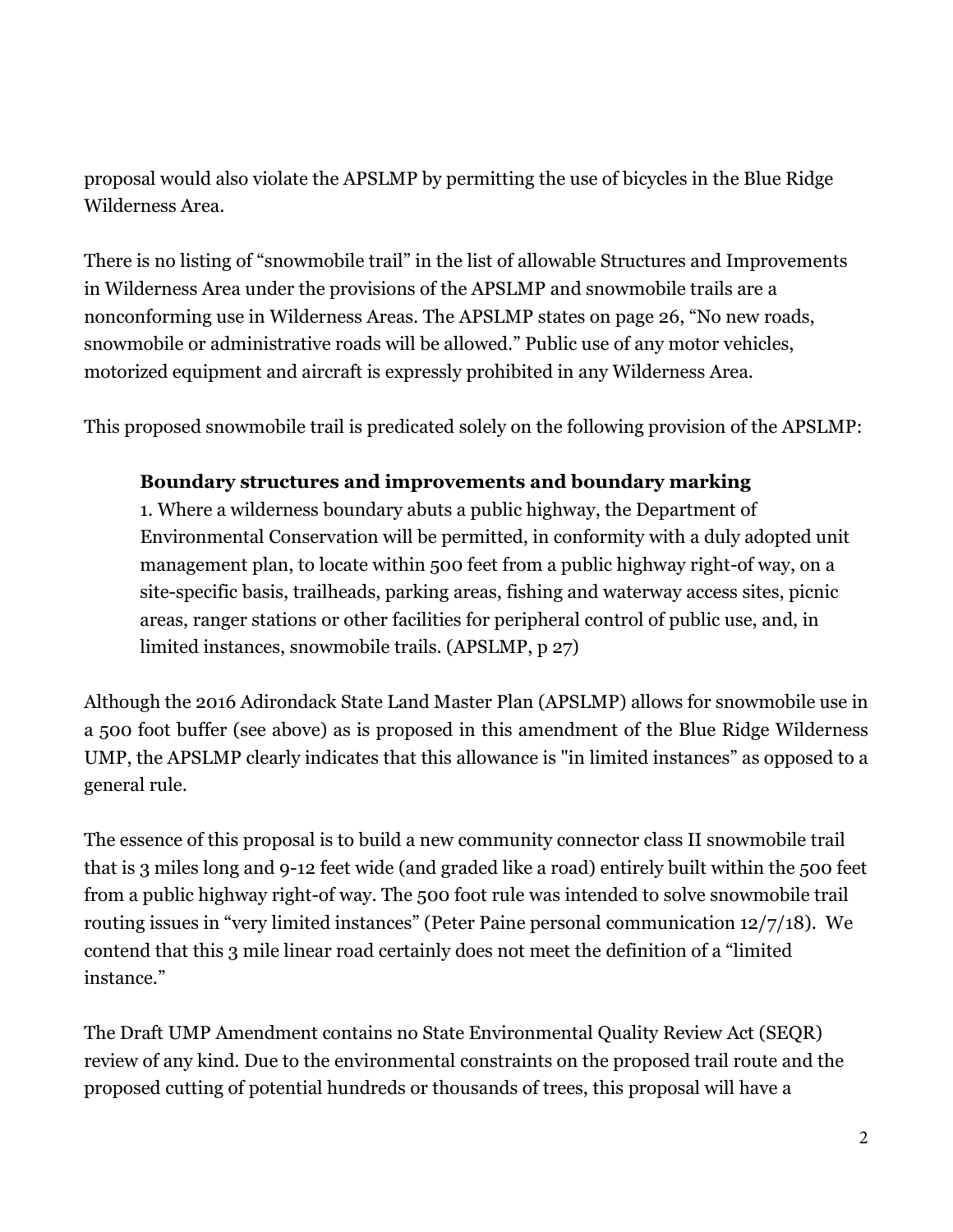significant adverse environmental impact and a supplemental EIS must be prepared to assess these impacts and measures to avoid them.

Such a supplemental EIS would also allow APA and DEC to consider the various alternatives to the proposed trail. See 6 NYCRR section  $617.9(b)(5)(v)$ . One such alternative would be to reclassify a portion of the periphery of the Blue Ridge Wilderness to Wild Forest so as to avoid any corruption or violation of the definitions and guidelines pertaining to Wilderness Areas under the APSLMP that would be unavoidable if this trail is constructed wholly within the Blue Ridge Wilderness.

DEC should explain in detail (with maps of sensitive features) the siting of the snowmobile trail and fully consider all reasonable alternatives that comply with the APSLMP. The public should also be given an opportunity to comment on an alternatives analysis.

Although DEC does not specifically state in the UMP that the multiple-use trail in the wilderness buffer will be open to bicycles (other than on a newly constructed highway bridge over South Inlet), it is reasonable for the public to assume that DEC will allow bicycle use in the proposed multiple-use Wilderness buffer trail given the 2017 Constitutional Amendment (Article XIV, Section 6 of the Constitution and ECL §9-2103), which provides for the construction and maintenance of bicycle trails in highway right-of ways in the Forest Preserve.[1](#page-3-0) ECL §9-2103 (k) requires that bicycle trails must be within "three rods [i.e., 50 feet] or the deeded recorded municipal or state right of way or easement in existence as of January first, two thousand fifteen." DEC must present the other intended uses of the proposed multiple-use and show compliance with the APSLMP, the New York State Constitution, and New York State Environmental Conservation Law regarding the siting of the multiple-use trail. DEC must analyze the environmental impact of all of the intended uses of this trail. To do otherwise would be segmentation and would violate SEQR. 6 CRR-NY 617.2 (ah) states, "*Segmentation* means the division of the environmental review of an action such that various activities or stages are addressed under this Part as though they were independent, unrelated activities, needing individual determinations of significance."

Considering only a part or segment of an action is contrary to the intent of SEQR and is therefore unlawful. DEC explains segmentation as follows, "There are two types of situations where segmentation typically occurs. One is where a project sponsor attempts to avoid a